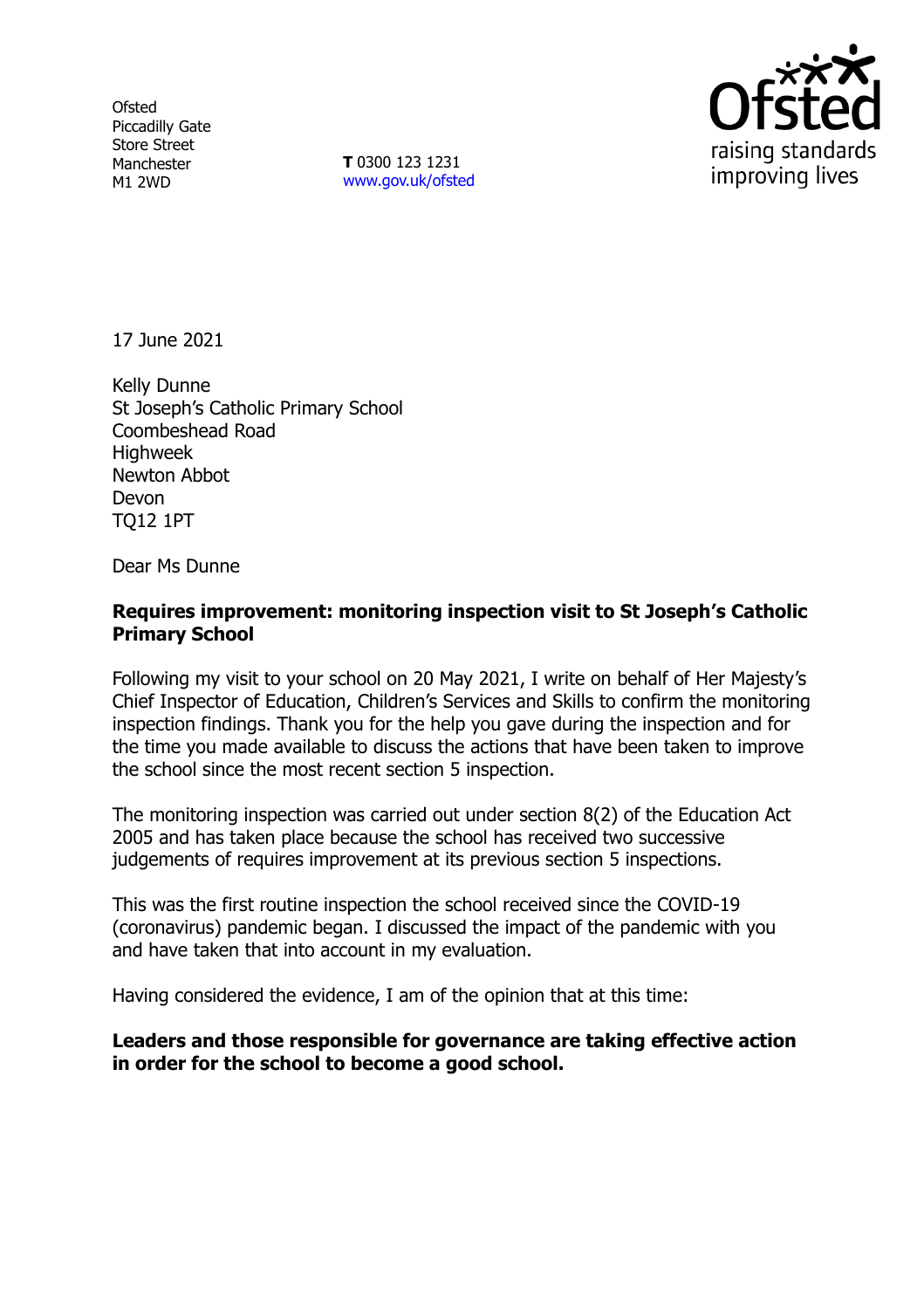

The school should take further action to:

- set out and sequence the most important knowledge for pupils to learn across the curriculum
- use assessment effectively, so that pupils know and remember more
- $\blacksquare$  ensure that teachers identify pupils with special educational needs and/or disabilities (SEND) quickly and work closely with parents to ensure that pupils' needs are met fully.

# **Context**

Since the previous section 5 inspection, you have reorganised the leadership of several subjects. The curriculum leader for mathematics has left the school. You are leading the mathematics curriculum on a temporary basis.

Pupils from seven different year groups are organised into five classes. Pupils are taught in mixed-age classes from the Reception Year through to the end of Year 4.

### **Main findings**

The most recent section 5 inspection took place in February 2020. In the year that followed, you met the challenges of the COVID-19 pandemic and chose the right improvement priorities for the school. You moved swiftly to strengthen reading and mathematics. You put leadership in place for several different subjects. Although curriculum plans are at an early stage in some subjects, staff are keen to develop these.

You have strengthened the leadership of reading. Staff are confident of delivering a well-sequenced programme of phonics. Their teaching is increasingly effective. As a result, pupils read with growing confidence and fluency. Teachers carefully check pupils' knowledge of sounds to help them catch up when needed. You provide a wide range of reading experiences for pupils, which they enjoy.

You have introduced a new curriculum for mathematics. You now expect all pupils to learn the same curriculum content. Teachers provide extra support for those pupils who need it. Consequently, you have successfully raised teachers' expectations of what pupils can learn in mathematics.

Leaders have set out what they want pupils to learn in other subjects. However, they have not yet set out the order for teaching key knowledge. Leaders have been unsure of how to plan this due to the challenges of teaching mixed-age classes. Leaders feel better placed to overcome this challenge. You have wisely set aside time for staff to work together on this before the end of this school year.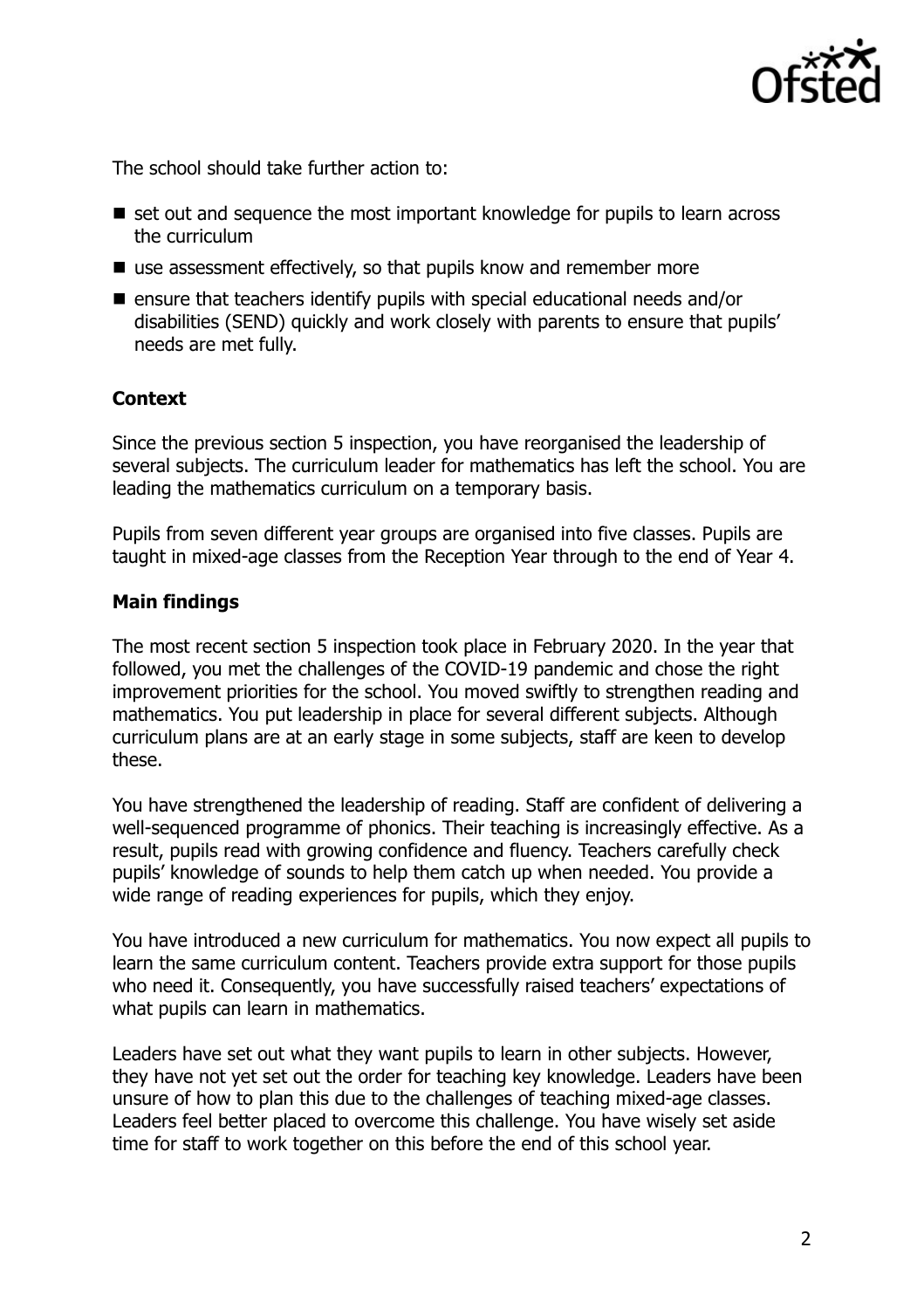

As leaders develop the curriculum, they are considering how to check what pupils know and can remember in different subjects. For example, in history and geography, teachers have begun to focus assessment on the most useful information and ideas that they think pupils must know. However, this piece of work is in its infancy. If successful, you plan to extend it to other curriculum areas. In the meantime, there is no coherent approach to assessing pupils in the current curriculum.

You strive for pupils with SEND to learn as much of the curriculum as possible. There are some helpful adjustments in place to help pupils learn. You have prioritised time for staff to meet and review the progress of pupils with SEND. However, sometimes teachers lack confidence in identifying pupils' needs quickly enough. They do not always work closely with parents to produce high-quality learning plans which meet pupils' needs.

In March 2020, a monitoring inspection highlighted the need for governors to challenge and support school leaders to improve the curriculum. In response, there is a schedule of meetings in place between governors and curriculum leaders for this work to commence.

### **Additional support**

The school has received support from the local English Hub to improve the reading curriculum. This is complemented by support for the leadership of reading, commissioned by the trust.

In addition, the trust provides valuable opportunities for curriculum leaders to meet with their counterparts from other schools. Curriculum leaders also benefit from training provided by a range of other subject associations and networks. The trust has provided useful guidance to governors to support more robust discussions with school leaders.

#### **Evidence**

During the inspection, I met with you, the special educational needs coordinator, the education standards manager for the multi-academy trust and representatives of the local governing body to discuss the actions taken since the last inspection.

In addition, I met with a range of curriculum leaders and carried out visits to lessons. I scrutinised documents, including the school improvement plan. I considered responses to Ofsted's online questionnaire, Parent View, including one free-text response, and 11 staff questionnaires.

I am copying this letter to the chair of the board of trustees, and the chief executive officer of the Plymouth CAST multi-academy trust, the director of education for the Diocese of Plymouth, the regional schools commissioner and the director of